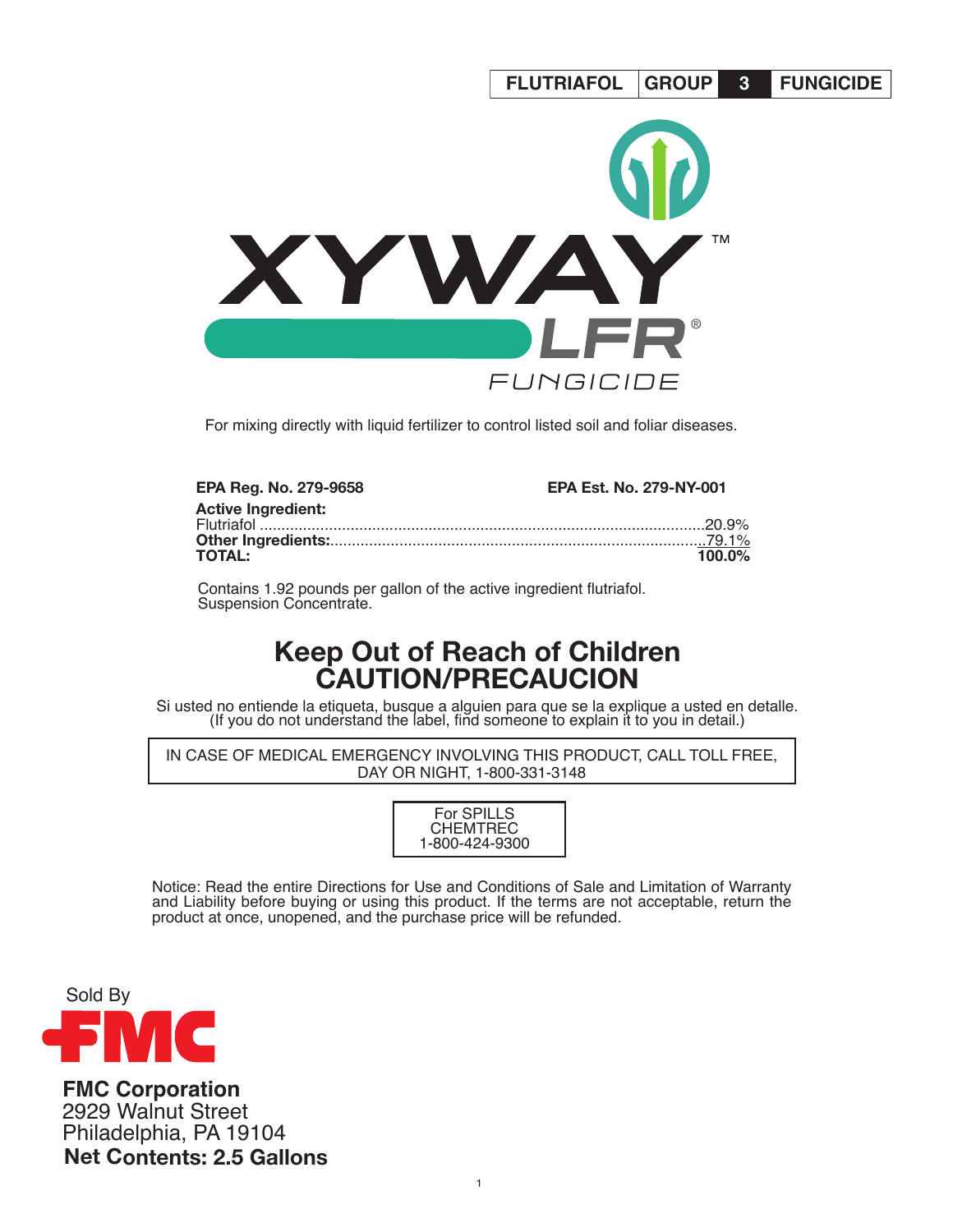### **PRECAUTIONARY STATEMENTS**

# **HAZARDS TO HUMANS AND DOMESTIC ANIMALS**

Caution. Causes moderate eye irritation. Avoid contact with eyes and clothing. Harmful if swallowed. Wash thoroughly with soap and water after handling and before eating, drinking, chewing gum, using tobacco, or using the toilet.

| <b>FIRST AID</b>                                                                                                                                                                                         |                                                                                                                                                                                                                                                                           |  |  |  |
|----------------------------------------------------------------------------------------------------------------------------------------------------------------------------------------------------------|---------------------------------------------------------------------------------------------------------------------------------------------------------------------------------------------------------------------------------------------------------------------------|--|--|--|
| If in Eyes                                                                                                                                                                                               | • Hold eye open and rinse slowly and gently with water for 15-20 minutes.<br>$\cdot$ Remove contact lenses, if present, after the first 5 minutes, then continue rinsing eye.<br>• Call a poison control center or doctor for treatment advice.                           |  |  |  |
| If Swallowed:                                                                                                                                                                                            | • Call a poison control center or doctor immediately for treatment advice.<br>• Have person sip a glass of water if able to swallow.<br>• Do not induce vomiting unless told to by a poison control center or doctor.<br>• Do not give anything to an unconscious person. |  |  |  |
| If on Skin or Clothing                                                                                                                                                                                   | • Take off contaminated clothing.<br>• Rinse skin immediately with plenty of water for 15-20 minutes.<br>• Call a poison control center or doctor for treatment advice.                                                                                                   |  |  |  |
| Have the product container or label with you when calling a poison control center or doctor, or going for treatment.<br>You may also contact 1-800-331-3148 for emergency medical treatment information. |                                                                                                                                                                                                                                                                           |  |  |  |
| Note to Physician: No specific antidote. Treat symptomatically.                                                                                                                                          |                                                                                                                                                                                                                                                                           |  |  |  |

# **PERSONAL PROTECTIVE EQUIPMENT (PPE)**

Applicators and all other handlers must wear: long-sleeved shirt and long pants, chemical-resistant gloves made of barrier laminate, butyl rubber, nitrile rubber, neoprene rubber, polyvinyl chloride, or viton when mixing/loading, cleaning equipment or using handheld equipment, shoes plus socks, and protective eyewear.

Follow manufacturer's instructions for cleaning/maintaining PPE. If no such instructions for washables exist, use detergent and hot water. Keep and wash PPE separately from other laundry.

# **ENGINEERING CONTROLS STATEMENT**

When handlers use closed systems, enclosed cabs, or aircraft in a manner that meets the requirements listed in the Worker Protection Standard (WPS) for agricultural pesticides [40 CFR 170.240(d) (4-6)], the handler PPE requirements may be reduced or modified as specified in the WPS.

# **USER SAFETY RECOMMENDATIONS**

Users should: Wash hands before eating, drinking, chewing gum, using tobacco or using the toilet.

Remove clothing/PPE immediately if pesticide gets inside. Then wash thoroughly and put on clean clothing. Remove PPE immediately after handling this product. Wash the outside of gloves before removing. As soon as possible, wash thoroughly and change into clean clothing.

### **ENVIRONMENTAL HAZARDS**

This formulated product is toxic to fish and aquatic invertebrates. Do not apply directly to water, or to areas where surface water is present or to intertidal areas below the mean high water mark. Do not contaminate water when disposing of equipment washwater or rinsate.

Ground Water Advisory: Flutriafol has properties and characteristics associated with chemicals detected in ground water. This chemical may leach into ground water if used in areas where soils are permeable, particularly where the water table is shallow.

Surface Water Advisory: This product may impact surface water quality due to runoff of rain water. This is especially true for poorly draining soils and soils with shallow ground water. This product is classified as having a high potential for reaching surface water via runoff for several months or more after application.

# **DIRECTIONS FOR USE**

It is a violation of Federal law to use this product in any manner inconsistent with its labeling. Do not apply this product in a way that will contact workers or other persons, either directly or through drift. Only protected handlers may be in the area during application. For any requirements specific to your State or Tribe, consult the agency responsible for pesticide regulation.

In California, this product may only be applied to fields that are not irrigated, or are irrigated using pressurized irrigation methods such as macro-sprinkler, micro-sprinkler, or drip systems.

Not for sale, distribution, or use in Nassau or Suffolk Counties of New York State. In New York State this product may not be applied within 100 feet (using ground equipment) of coastal marshes or streams that drain into coastal marshes.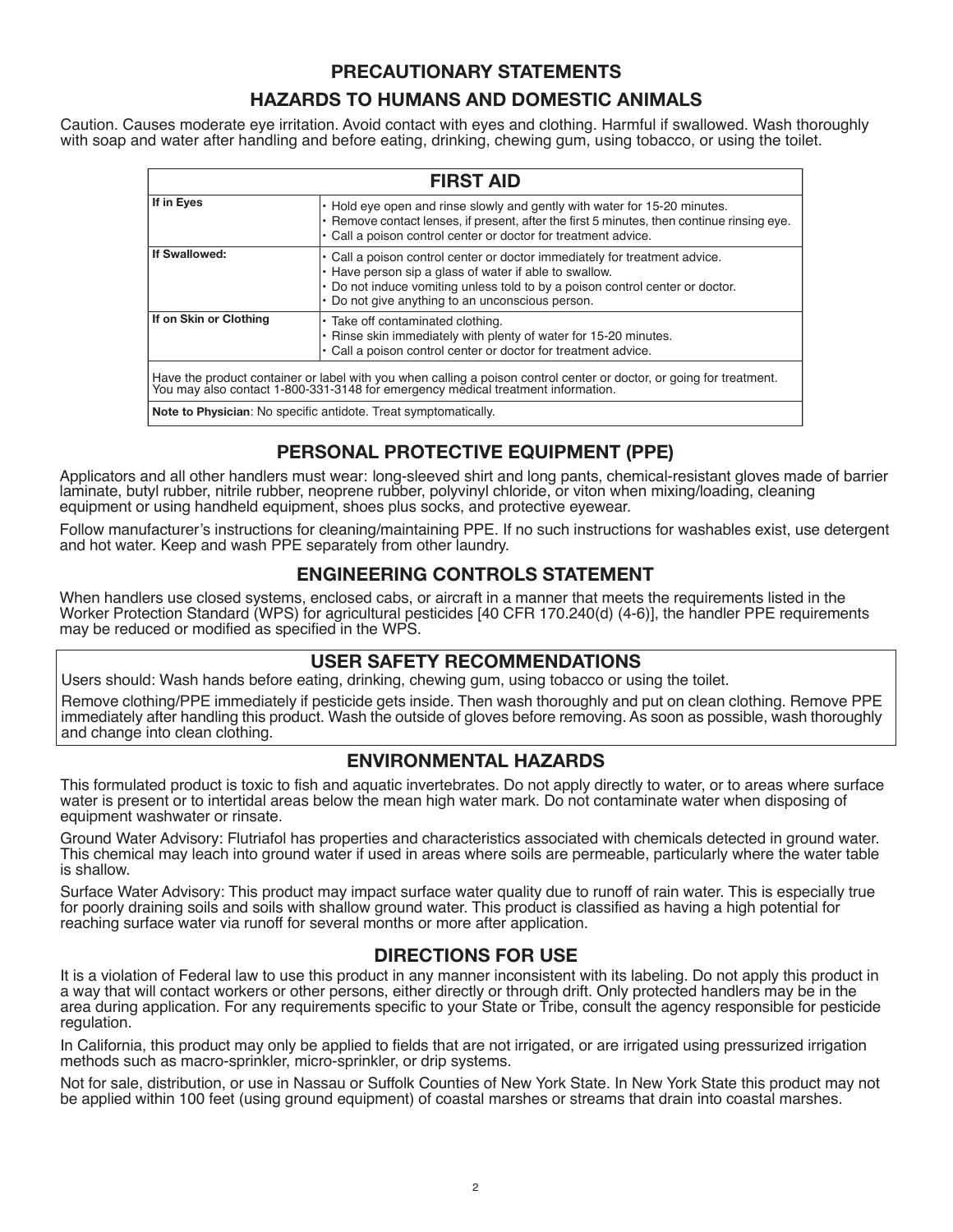### **AGRICULTURAL USE REQUIREMENTS**

Use this product only in accordance with its labeling and with the Workers Protection Standard, 40 CFR part 170. This Standard contains requirements for the protection of agricultural workers on farms, forests, nurseries, and greenhouses, and handlers of agricultural pesticides. It contains requirements for training, decontamination, notification and emergency assistance. It also contains specific instructions and exceptions pertaining to the statements on this label about Personal Protective Equipment (PPE) and restricted-entry interval. The requirements in this box only apply to uses of this product that are covered by the Worker Protection Standard.

Do not enter or allow worker entry into treated areas during the restricted entry interval (REI) of 12 hours.

PPE required for early entry to treated areas that is permitted under the Worker Protection Standard and that involves contact with anything that has been treated, such as plants, soil or water, is: coveralls, chemical resistant gloves, and shoes plus socks.

### **STORAGE AND DISPOSAL**

Do not contaminate water, food or feed by storage or disposal.

**Pesticide Storage:** Avoid freezing. Store unused product in original container in a cool, dry, secure area.

**Pesticide Disposal:** Pesticide wastes may be hazardous. Improper disposal of excess pesticide, spray mixture or rinsate is a violation of Federal Law. If these wastes cannot be disposed of by use according to label instructions, contact your State Pesticide or Environmental Control Agency, or the Hazardous Waste Representative at the nearest EPA Regional Office for guidance.

#### **Container Handling:**

**Non-refillable Container [in sizes 5 gallons or less]:** Do not reuse or refill this container. Clean container promptly after emptying. Triple rinse as follows: Empty the remaining contents into application equipment or mix tank and drain for 10 seconds after flow begins to drip. Fill the container 1⁄4 full with water and recap. Shake for 10 seconds. Pour rinsate into application equipment or mix tank or store rinsate for later use or disposal. Drain for 10 seconds after flow begins to drip. Repeat this procedure two more times. Then offer for recycling if available or puncture and dispose of in a sanitary landfill, or by incineration, or, if allowed by State and local authorities, by burning. If burned, stay out of smoke.

**Non-refillable Container [in sizes greater than 5 gallons]:** Do not reuse or refill this container. Triple rinse or pressure rinse container promptly after emptying. Triple rinse as follows: Empty remaining contents into application equipment or a mix tank. Fill the container 1/4 full with water. Replace and tighten closures. Tip container on its side and roll it back and forth, ensuring at least one complete revolution, for 30 seconds. Stand the container on its end and tip back and forth several times. Turn the container over onto its other end and tip back and forth several times. Empty the rinsate into application equipment or a mix tank or store rinsate for later use or disposal. Repeat this procedure two more times. Then offer for recycling if available or puncture and dispose of in a sanitary landfill, or by incineration, or, if allowed by State and local authorities, by burning. If burned, stay out of smoke.

Pressure rinse as follows: Empty remaining contents into application equipment or a mix tank and continue to drain for 10 seconds after the flow begins to drip. Hold the container upside down over application equipment or a mix tank or collect rinsate for later use or disposal. Insert pressure rinsing nozzle in the side of the container and rinse at about 40 PSI for at least 30 seconds. Drain for 10 seconds after the flow begins to drip. Then offer for recycling if available or puncture and dispose of in a sanitary landfill, or by incineration, or, if allowed by State and local authorities, by burning. If burned, stay out of smoke.

**Returnable/Refillable Container:** Do not rinse container. Do not empty remaining formulated product. Do not break seals. Return intact to point of purchase. Refill this container with pesticide only. Do not reuse this container for any other purpose. Cleaning the container before final disposal is the responsibility of the person disposing of the container. Cleaning before refilling is the responsibility of the refiller. To clean the container before final disposal, empty the remaining contents into application equipment or mix tank or rinsate collection system. Fill the container about 10% full with water. Agitate vigorously or recirculate water with the pump for 2 minutes. Pour or pump rinsate into application equipment or rinsate collection system. Repeat this rinsing procedure two more times. Then offer for recycling if available or puncture and dispose of in a sanitary landfill, or by incineration, or, if allowed by state and local authorities, by burning. If burned, stay out of smoke.

**Returnable/Non-refillable Container:** Do not rinse container. Do not empty remaining formulated product. Return intact to point of purchase. Do not reuse this container for any other purpose. Cleaning the container before final disposal is the responsibility of the person disposing of the container. To clean the container before final disposal, empty the remaining contents into application equipment or mix tank or rinsate collection system. Fill the container about 10% full with water. Agitate vigorously or recirculate water with the pump for 2 minutes. Pour or pump rinsate into application equipment or rinsate collection system. Repeat this rinsing procedure two more times. Then offer for recycling if available or puncture and dispose of in a sanitary landfill, or by incineration, or, if allowed by state and local authorities, by burning. If burned, stay out of smoke.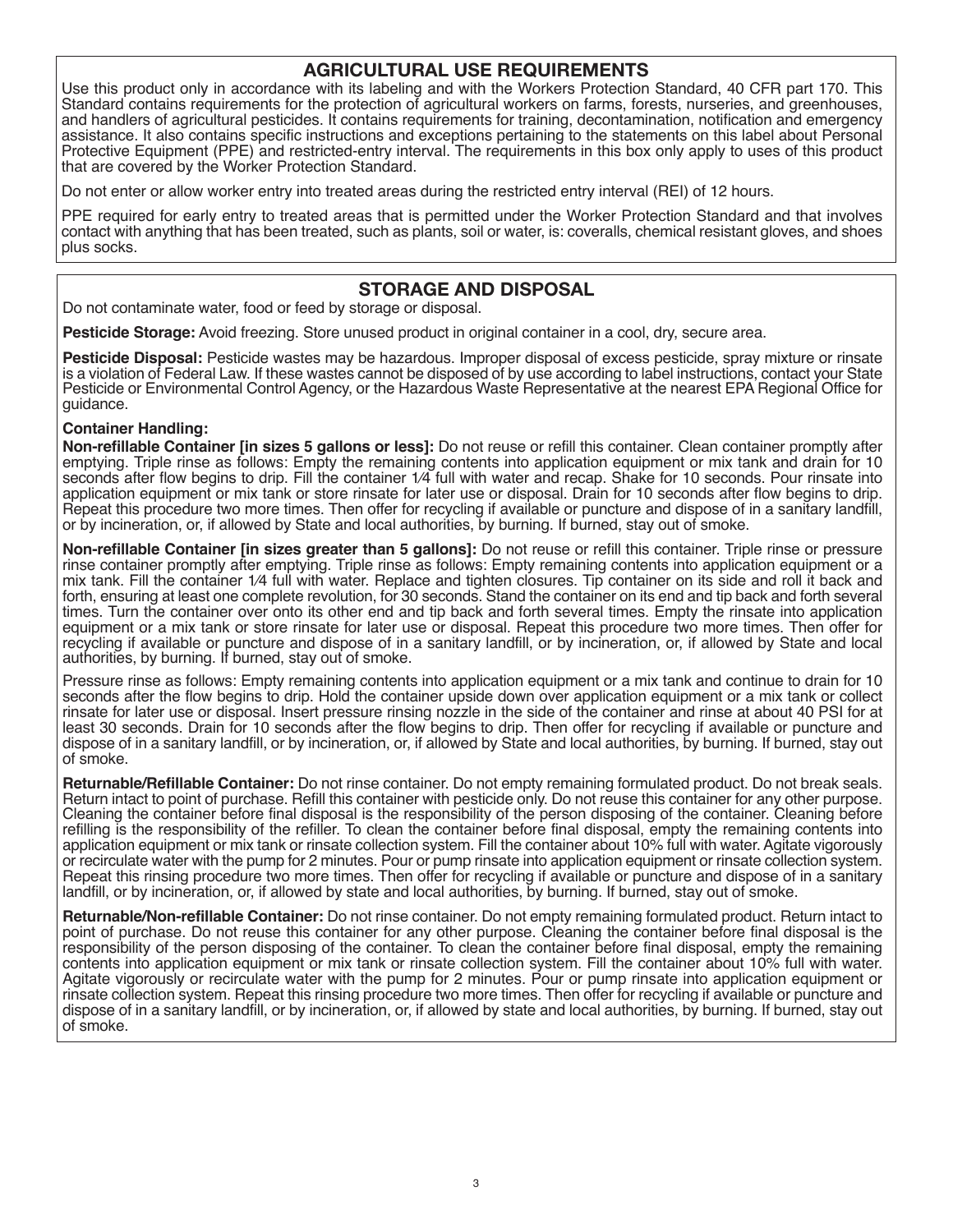# **PRODUCT DIRECTIONS**

### **READ ENTIRE LABEL. USE STRICTLY IN ACCORDANCE WITH PRECAUTIONARY STATEMENTS RESTRICTIONS, AND DIRECTIONS, AND WITH APPLICABLE STATE AND FEDERAL REGULATIONS.**

#### **Restrictions**

Do not use this product as a foliar application. Apply at planting or post-emergence directed to the soil, as described in the specific crop use directions.

Do not apply this product by air.

The maximum application rate per acre per year (pounds active ingredient/acre/year) as listed under the use directions for each crop must not be exceeded.

**Crop Rotation Restrictions:** Fields treated with Xyway LFR Fungicide may be planted to the following crops and plant back intervals:

| Crop                                                                                                                                                                                                                                                                                                                                                               | Plant back Interval |
|--------------------------------------------------------------------------------------------------------------------------------------------------------------------------------------------------------------------------------------------------------------------------------------------------------------------------------------------------------------------|---------------------|
| Alfalfa, barley, field corn; field corn grown for seed; popcorn;<br>sweet corn; cotton; cucurbits; fruiting vegetables; grapes;<br>hops; Brassica leafy vegetables crop group 5; leafy<br>vegetables, except Brassica, crop group 4; peanut; pome<br>fruit; grain sorghum; soybean; stone fruit; strawberry; sugar<br>beet; tomato; tree nuts; triticale; or wheat | Immediately         |
| Rice                                                                                                                                                                                                                                                                                                                                                               | 30 days             |
| All other crops                                                                                                                                                                                                                                                                                                                                                    | Prohibited          |

#### **Application and Mixing Instructions**

Xyway LFR Fungicide is a fungicide that contains 1.92 pounds of flutriafol per gallon and can be mixed directly with liquid fertilizer or with water. Precipitation via rainfall or irrigation is required to move flutriafol in a position to protect the plant below ground and/or to make flutriafol available for root uptake. The amount of precipitation required will vary with soil type, soil moisture, and rainfall or irrigation intensity.

Follow the application directions in the specific crop use directions. Use the highest rate for the specific crop when disease pressure is expected to be high. Shake well before using. Fill the tank 1/3 to 1/2 full with liquid fertilizer or water and begin spray tank agitation. Add the proper amount of Xyway LFR Fungicide, and then add the rest of the fertilizer or water. Maintain agitation until the mixture has been applied.

**Tank Mixing:** Xyway LFR Fungicide may be tank mixed with other fungicides, herbicides, insecticides, and/or other additives unless prohibited on the label of the tank mix partner. Follow more restrictive labeling of any tank mix partner. Although Xyway LFR Fungicide is compatible with most products, not all combinations have been tested. It is the pesticide user's responsibility to ensure that all products are registered for the intended use. Read and follow the applicable restrictions and limitations and directions for use on all product labels involved in tank mixing. Users must follow the most restrictive directions for use and precautionary statements of each product in the tank mixture. Use the compatibility jar test to ensure physical compatibility. Before applying any tank mixture not specifically recommended on this label, the crop safety of the target crop should be confirmed by applying the mixture to a small area of the target crop in accordance to the label instructions.

**Compatibility Jar Test:** Xyway LFR Fungicide is compatible with most products, however not all combinations have been tested. Use the following compatibility jar test to ensure physical compatibility.

Using a quart jar, add the proportionate amounts of the products to approximately one quart of water with agitation. Add wettable powders and water dispersible granular products first, next liquid flowables, then emulsifiable concentrates, and last liquid soluble products. After thorough mixing, allow this mixture to stand for 5 minutes. If the combination remains mixed or can be readily remixed, it is physically compatible. Once compatibility has been proven, use the same procedure for adding products to the spray tank. Use tank mix combinations on a small number of plants before treating larger areas. When tank mixing, follow more restrictive labeling of any tank mix partner. Do not tank mix with any product that contains a prohibition on tank mixing.

**Spray Equipment/Volume:** Xyway LFR Fungicide should be applied in 5-10 gallons total spray volume per acre.

**At-plant Applications with Fertilizer:** Xyway LFR Fungicide can be mixed with commonly used liquid starter or pop-up fertilizers. Follow liquid fertilizer recommendations regarding seed safety and use guidelines. Conduct a jar test using the appropriate ratio of fertilizer and Xyway LFR Fungicide prior to mixing in the applicator. It is not advised to allow a tank mixture to set overnight or longer, but if this occurs agitate tank mixture prior to resuming application.

#### **Chemigation:**

#### **Application through Irrigation Systems (Chemigation):**

Apply Xyway LFR Fungicide through irrigation to crops at rates and timings specified in this label. Chemical tank and injector system must be thoroughly cleaned before and after use. Flush system with clean water.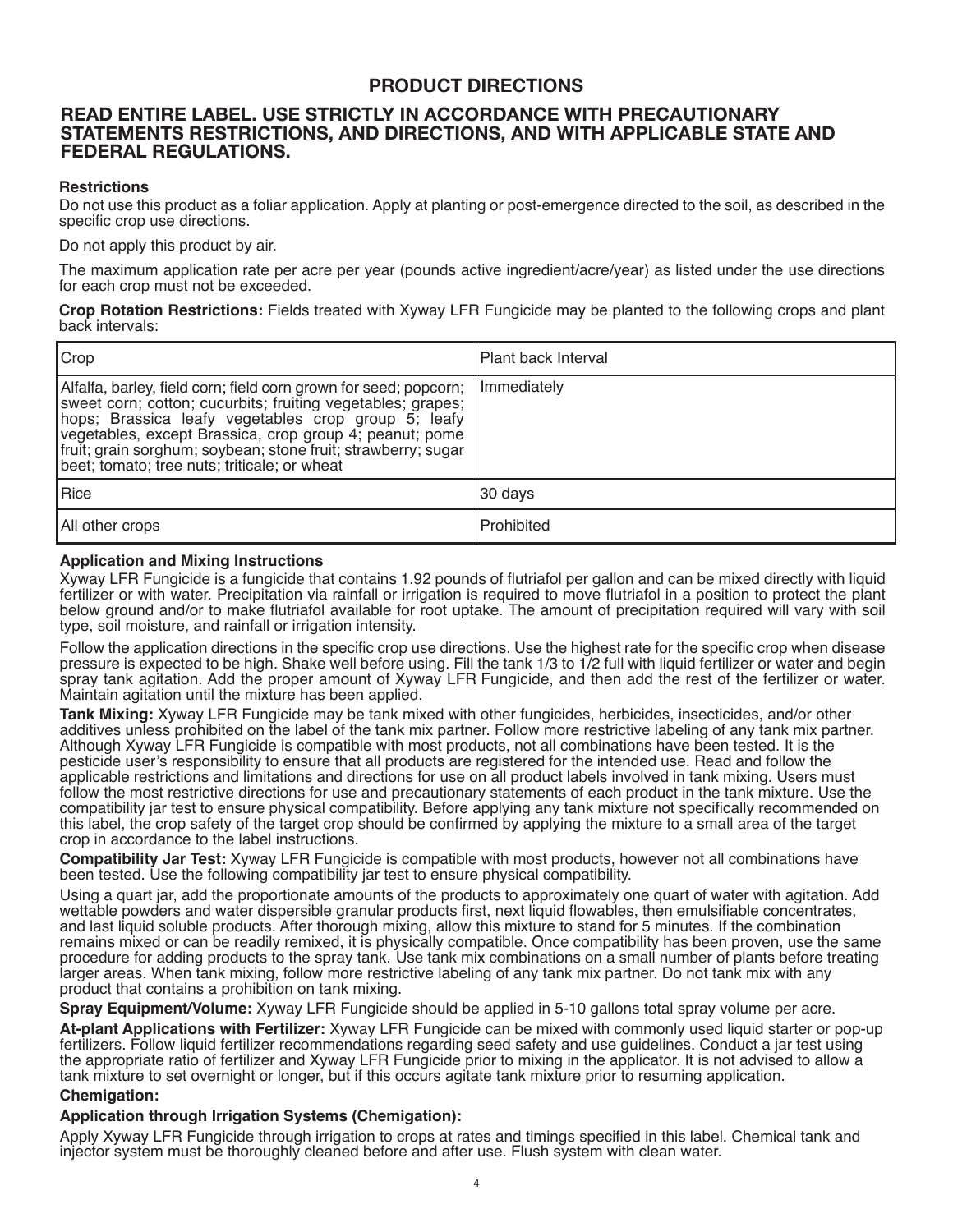**Drip Irrigation:** Use Xyway LFR Fungicide for control of diseases at rates and timing as specified in this label. Ensure adequate soil moisture prior to utilizing Xyway LFR Fungicide in a drip irrigation system.

Discontinue drip irrigation application at fungicide depletion from the main feed supply tank or after 6 hours from start, whichever is shorter. Delay subsequent irrigation (water only) for at least 24 hours following drip application for best results.

#### **Restriction:**

Do not apply Xyway LFR Fungicide through drip irrigation that is deeper than 12" below the soil surface.

#### **Operating Requirements for Application through Irrigation Systems:**

# **Restriction:**

- 1. Do not use chemigation when conditions are favorable for drift to non-target areas.
- 2. To prevent water-source contamination from backflow, a functional check valve, vacuum relief valve, and low pressure drain should be located on the irrigation pipeline.
- 3. To prevent backflow back toward the injection pump. the pesticide injection pipeline must be equipped with a functional, automatic, quick-closing check valve.
- 4. To prevent fluid from being withdrawn from the supply tank when the irrigation system is shut down, the pesticide injection pipeline should also be equipped with a functional, normally closed, solenoid-operated valve located on the intake side of the injection pump and connected to the system interlock.
- 5. The system must also contain functional interlocking controls to automatically shut off the pesticide injection pump when the water pump motor stops and a functional pressure switch to stop the pump motor when water pressure decreases to a point at which pesticide distribution is adversely affected.
- 6. A metering pump, constructed of materials compatible with pesticides and capable of being fitted with a system interlock, such a positive displacement injection pump (e.g., a diaphragm pump). must be included in the system
- 7. A knowledgeable person responsible for the chemigation system should shut the system down and turn the irrigation water off, ensuring enough time for the pesticide to be flushed through all lines and nozzles.
- 8. No irrigation system, including those in greenhouses, used to distribute pesticides can be connected to a public water source unless safety measures and devices prescribed in the pesticide label for such connection are in place.

#### **Specific Instructions for Public Water Systems:**

- 1. Public water system means a system that provides piped water for human consumption if the system has at least 15 service connections or regularly serves an average of at least 25 individuals daily at least 60 days out of the year.
- 2. All measures and devices listed in the above section, "Operating Requirements for Application through Irrigation Systems", must be operational for connection to a public water system.
- 3. Additionally, chemigation systems connected to public water systems must contain a functional, reduced-pressure zone, back-flow preventer (RPZ) or the functional equivalent in the water supply line upstream from the point of pesticide introduction. As an option to the RPZ, the water from the public water system should be discharged into a reservoir tank prior to pesticide introduction. There must be a complete physical break (air gap) between the outlet end of the fill pipe and the top or overflow rim of the reservoir tank of at least twice the inside diameter of the fill pipe.

| Row Spacing | Fluid ounces/1000 row-ft |             |                |              |  |  |
|-------------|--------------------------|-------------|----------------|--------------|--|--|
| (inches)    | $7.6$ fl oz/A            | 8.7 fl oz/A | 15.2 fl $oz/A$ | 17.3 fl oz/A |  |  |
| 38          | 0.55                     | 0.63        | 1.10           | 1.26         |  |  |
| 36          | 0.52                     | 0.60        | 1.05           | 1.19         |  |  |
| 30          | 0.44                     | 0.50        | 0.87           | 0.99         |  |  |
| 20          | 0.29                     | 0.33        | 0.58           | 0.66         |  |  |
| 15          | 0.22                     | 0.25        | 0.44           | 0.50         |  |  |
| 7.5         | 0.11                     | 0.12        | 0.22           | 0.25         |  |  |

Product Rate/Ac to Rate/1000 row-ft Conversion Table:

For all other row spacings:

1. Determine row-ft/A (20-inch row example):

| 522720 sq-in/ac      | 522720  | $\overline{\phantom{a}}$ | 26136 row-ft/A |
|----------------------|---------|--------------------------|----------------|
| Row Spacing (inches) | nr<br>∼ | $\overline{\phantom{0}}$ |                |

2. Determine fl oz/1000 row-ft (20-inch row, 15.2 fl oz/A example):

| Selected Rate (fl oz/ac 15.2 fl oz/A) |                     |  |         |   |                        |
|---------------------------------------|---------------------|--|---------|---|------------------------|
| 15.2 fl oz<br>1 ac                    | ac<br>26.136 row-ft |  | .000 ft | = | 0.58 fl oz/1000 row-ft |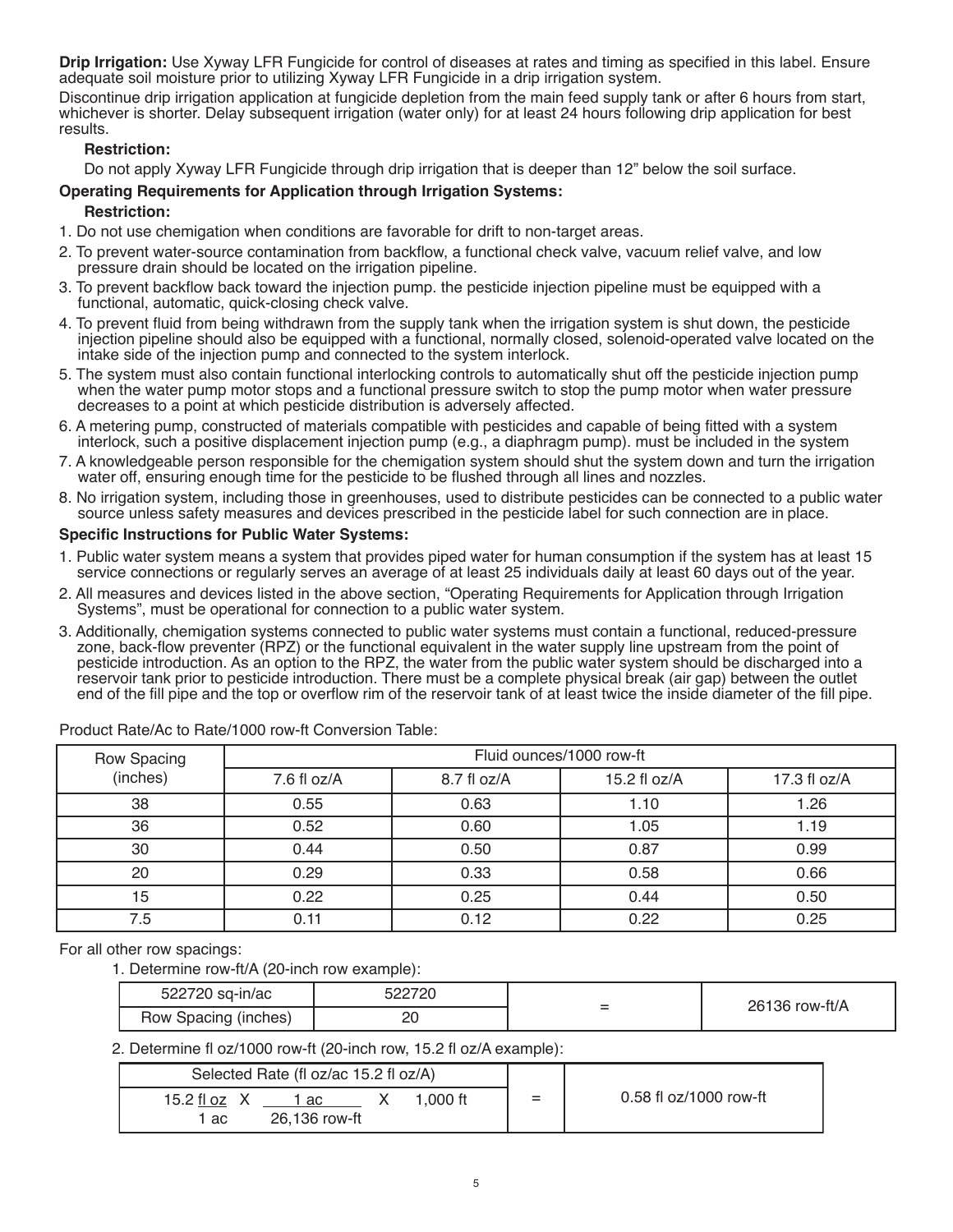#### **Resistance Management:**

Xyway LFR Fungicide contains the active ingredient flutriafol which is a member of FRAC group 3 and is a demethylation inhibitor (DMI).

Any fungal population may contain individuals naturally resistant to Xyway LFR Fungicide and other Group 3 fungicides. A gradual or total loss of pest control may occur over time if these fungicides are used repeatedly in the same fields. Appropriate resistance-management strategies should be followed.

To delay fungicideresistance, take one or more of the following steps:

- Rotate the use of Xyway LFR Fungicide or other Group 3 fungicides within a growing season sequence with different groups that control the same pathogens.
- Use tank mixtures with fungicides from a different group that are equally effective on the target pest when such use is permitted. Use at least the minimum application rate as labeled by the manufacturer.
- Adopt an integrated disease management program for fungicide use that includes scouting, uses historical information related to pesticide use, and crop rotation, and which considers host plant resistance, impact of environmental conditions on disease development, disease thresholds, as well as cultural, biological and other chemical control practices.
- Where possible, make use of predictive disease models to effectively time fungicide applications. Note that using predictive models alone is not sufficient to manage resistance.
- Monitor treated fungal populations for resistance development.
- Contact your local extension specialist or certified crop advisor for any additional pesticide resistance-management and/or IPM recommendations for specific crops and pathogens.
- For further information or to report suspected resistance contact your pesticide distributor or university extension specialist to report resistance.

# **CROP USE DIRECTIONS**

#### **Product Information:**

Xyway LFR Fungicide works by forming a protective barrier around the crop root at the point of disease infection which helps prevent primary soil disease root infection and secondary soil disease root infection resulting from feeding by insect pests like corn rootworm in corn. This protection allows root regrowth and a healthier root system when insect damage occurs. If not applied directly in furrow, precipitation in the form of rainfall or irrigation is required to move the product into the infection zone. The amount of water required will vary with the soil type, soil moisture and rainfall or irrigation intensity.

### **Use Directions for Corn (Field, Corn Grown for Seed, Popcorn, Sweet Corn)**

|                                                     |               | <b>USE RATES</b>                                  |                 |
|-----------------------------------------------------|---------------|---------------------------------------------------|-----------------|
| <b>Diseases</b>                                     | Fluid oz/acre | Fluid oz/1000<br>Linear ft.<br>(30" row spacing)* | Pound ai/acre   |
| Gray leaf Spot<br>(Cercospora zeae-maydis)          | $7.6 - 15.2$  | $0.44 - 0.87$                                     | $0.114 - 0.228$ |
| Southern Corn Leaf Blight<br>(Bipolaris maydis)     |               |                                                   |                 |
| Northern Corn Leaf Blight<br>(Exserohilum turcicum) |               |                                                   |                 |
| Common Rust<br>(Puccinia sorghi)                    |               |                                                   |                 |
| Head Smut<br>(Sporisorium reilianum)                |               |                                                   |                 |
| <b>Common Smut</b><br>(Ustilago maydis)             |               |                                                   |                 |

Xyway LFR Fungicide may be applied to corn in-furrow at planting or post-emergence directed to the soil at the base of the plant.

Xyway LFR Fungicide soil applications provide foliar disease control/suppression through the growing season. For control of late-season infestations, heavy disease pressure situations, or foliar diseases not listed above, a supplemental foliar application may be needed.

\* Please refer to row space conversion chart in application instructions for application rates on row spacings other than 30".

#### **Restrictions:**

• Do not apply more than 0.228 lb active ingredient per acre (15.2 fl oz of product/A) per year including at-plant plus foliar applications of other flutriafol products.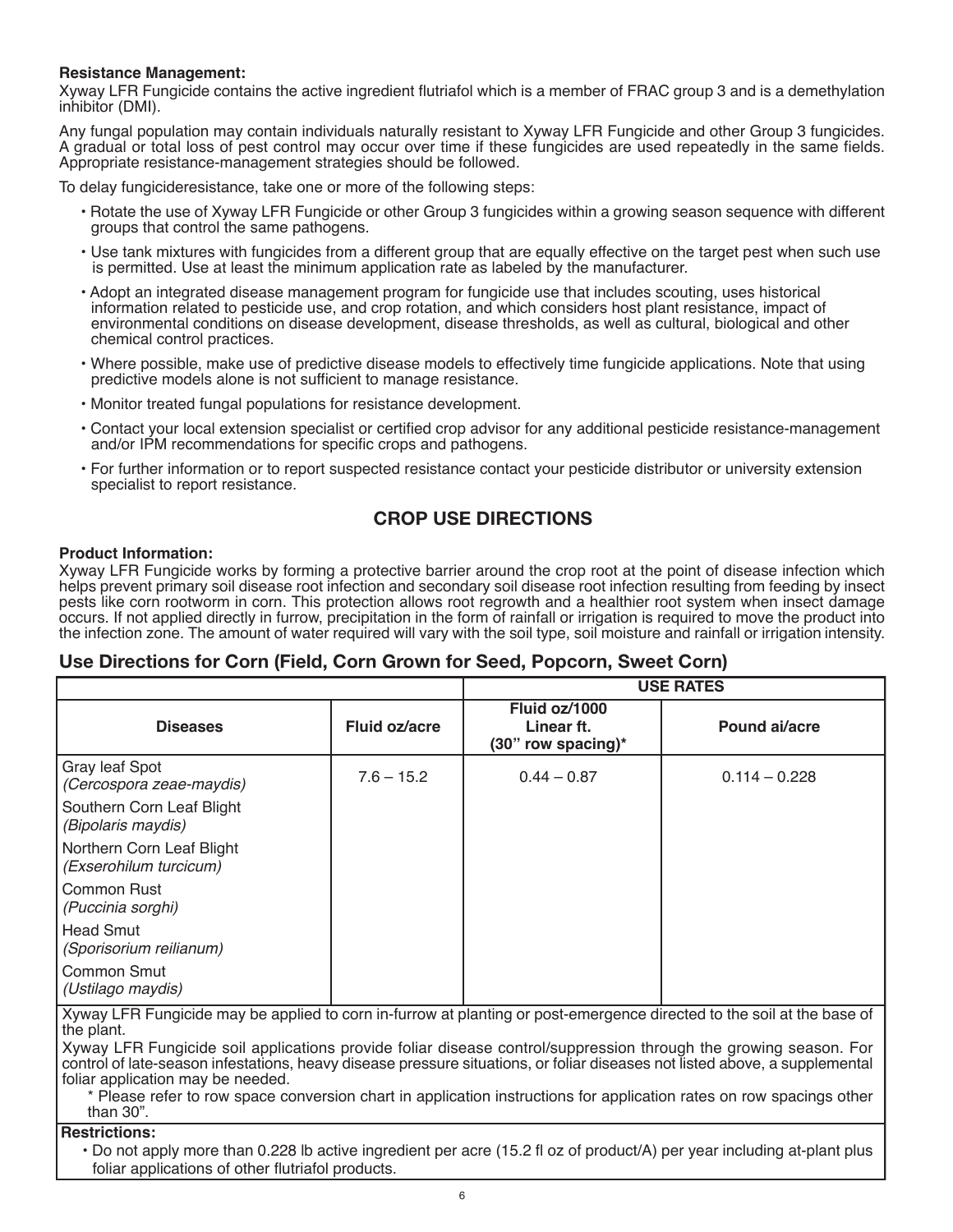# **Use Directions for Cotton**

|                                                 |              | <b>USE RATES</b>                                    |               |  |
|-------------------------------------------------|--------------|-----------------------------------------------------|---------------|--|
| Fluid oz/acre<br><b>Diseases</b>                |              | Fluid oz/1000<br>Linear ft.<br>$(30"$ row spacing)* | Pound ai/A    |  |
| Cotton Root Rot<br>(Phymatotrichopsis omnivora) | $8.7 - 17.3$ | $0.50 - 0.99$                                       | $0.13 - 0.26$ |  |

### **Application Directions**

### **Application Methods:**

**T-Band Application:** Apply Xyway LFR Fungicide in a concentrated 3-4 inch wide band at planting perpendicular to row direction after furrow opening and seed placement but prior to furrow closure with press wheel.

**Modified In-Furrow Application:** Apply using a splitter/Y shaped application mechanism that directs the product on the sides of seed furrow and not in direct contact with the seed.

**Drip Irrigation:** This product may be applied through drip irrigation systems where drip tape is not deeper than 12 inches below the soil surface. Apply only through drip irrigation systems configured with drip tape directly below the row and running in the same direction as the rows.

**Preplant Injection:** Inject into the row up to 30 days prior to planting. Fungicide should be placed 2-3 inches directly below the seed placement zone.

**Preemergence band:** Apply in a 3-4 inch wide band directly over the row, prior to crop emergence.

**Post-emergence band:** Apply in a 4-inch wide band directly over the crop row, up to 2 true leaves.

**Post-emergence directed:** Apply directed to the soil at the base of the plants up to 4 true leaves.

#### **Application Methods to use by Field Irrigation Type**

#### **Overhead or Sprinkler Irrigation Fields:**

- T-Band is the preferred application method under these cropping systems.
- Modified In-Furrow can be used. Avoid applying product in direct contact with seed.

#### **Dryland Fields:**

- Modified In-Furrow application technique may provide more consistent control under low rainfall conditions.
- Application using a T-Band method requires rainfall to move the product into the disease infection zone below the soil surface.

#### **Furrow and Drip Irrigated Fields:**

- Apply in T-Band, Modified In-Furrow, or through drip tape.
- When using the Modified In-Furrow application method sufficient irrigation must be applied to thoroughly wet the Xyway LFR Fungicide treated zone after cotton has emerged.
- For T-Band applications, the top of the bed must be thoroughly wetted after the cotton has emerged.
- Follow instructions in chemigation section of this label when applying through drip irrigation systems.